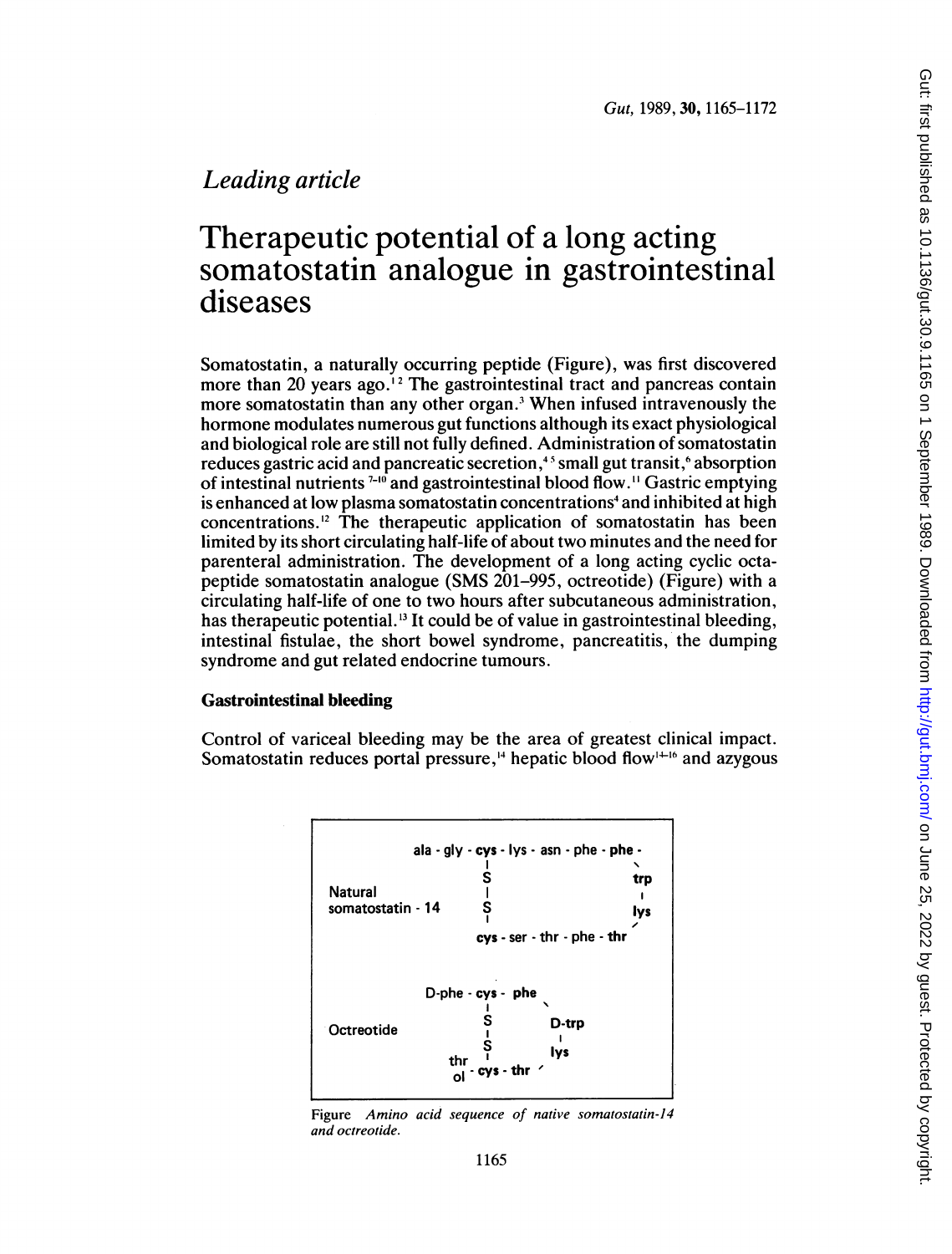blood flow<sup> $\mathfrak{h}$  17 in patients with cirrhosis but reports claiming that it reduces</sup> intravariceal pressure<sup>1849</sup> have not been confirmed.<sup>20</sup> Somatostatin infusion has no appreciable effect on systemic haemodynamics<sup>14</sup> although with bolus injections of either somatostatin or octreotide there may be transient reductions in heart rate and cardiac output and a rise in mean arterial blood pressure.<sup>16 19</sup>

Two controlled clinical trials comparing somatostatin infusion with vasopressin infusion for bleeding oesophageal varices have been reported. Kravetz et al<sup>21</sup> reported that somatostatin infusion (50  $\mu$ g bolus and 250  $\mu$ g/h) stopped bleeding in 87% of patients for up to three hours after starting treatment and was as effective as vasopressin for up to 48 h. Jenkins et  $aF^2$ found that somatostatin infusion of similar concentrations controlled variceal haemorrhage during the first 18-24 h in all 10 patients compared with four of 12 treated with vasopressin infusion ( $p=0.003$ ). In both studies major and minor complications of treatment were less with somatostatin than with vasopressin. Comparison of somatostatin with combined vasopressin and glyceryl trinitrate has not been reported.

McKee *et al*<sup>23</sup> have compared variceal tamponade and octreotide infusion  $(25 \mu g/h)$  in patients with acute variceal bleeding. Bleeding control was similar in both groups at four and 48 h after the start of treatment. Five deaths occurred in the 20 patients treated with variceal tamponade whereas all 20 patients treated with octreotide survived  $(p<0.047)$ . In a similar study somatostatin infusion proved superior to variceal tamponade in controlling haemorrhage and produced fewer complications.<sup>24</sup>

Thus, octreotide is an effective treatment for the management of acute variceal bleeding, controlling approximately 90% of bleeding episodes in the first four hours. Its lack of side effects, ease of administration and patient acceptability should ensure that it becomes the treatment of choice for the initial management of variceal haemorrhage before definitive treatment with sclerotherapy or oesophageal transection. If subcutaneous administration of octreotide is as effective as infusion, the drug could make a useful contribution to early, pre hospital management of bleeding varices.

Somatostatin infusion reduces gastric and splanchnic blood flow.<sup>1125</sup> Three controlled studies with small numbers of patients indicated that somatostatin infusion was superior to placebo and  $H_2$ -receptor antagonists in controlling bleeding from peptic ulcers.<sup>26-26</sup> In a large placebo controlled study with over 300 patients, somatostatin infusion in each arm showed no benefit when compared with placebo in the treatment of acute haematemesis and melaena.<sup>29</sup> In a condition where there is a  $70-80\%$  spontaneous cure rate, drug therapy has to be either extremely effective or directed towards those most likely to have persistent bleeding. Somatostatin and octreotide could be of benefit in a highly selected group of patients with gastrointestinal bleeding who are at high risk of rebleeding as defined by clinical and endoscopic criteria.

### Fistulae and the short bowel syndrome

In several open trials, relatively high doses of either somatostatin infusion or eight hourly subcutaneous octreotide close nearly 80% of enterocutaneous fistulae within an average of four to five days.  $30-34$  One group have reported much poorer results.<sup>35</sup> Somatostatin or octreotide was given in addition to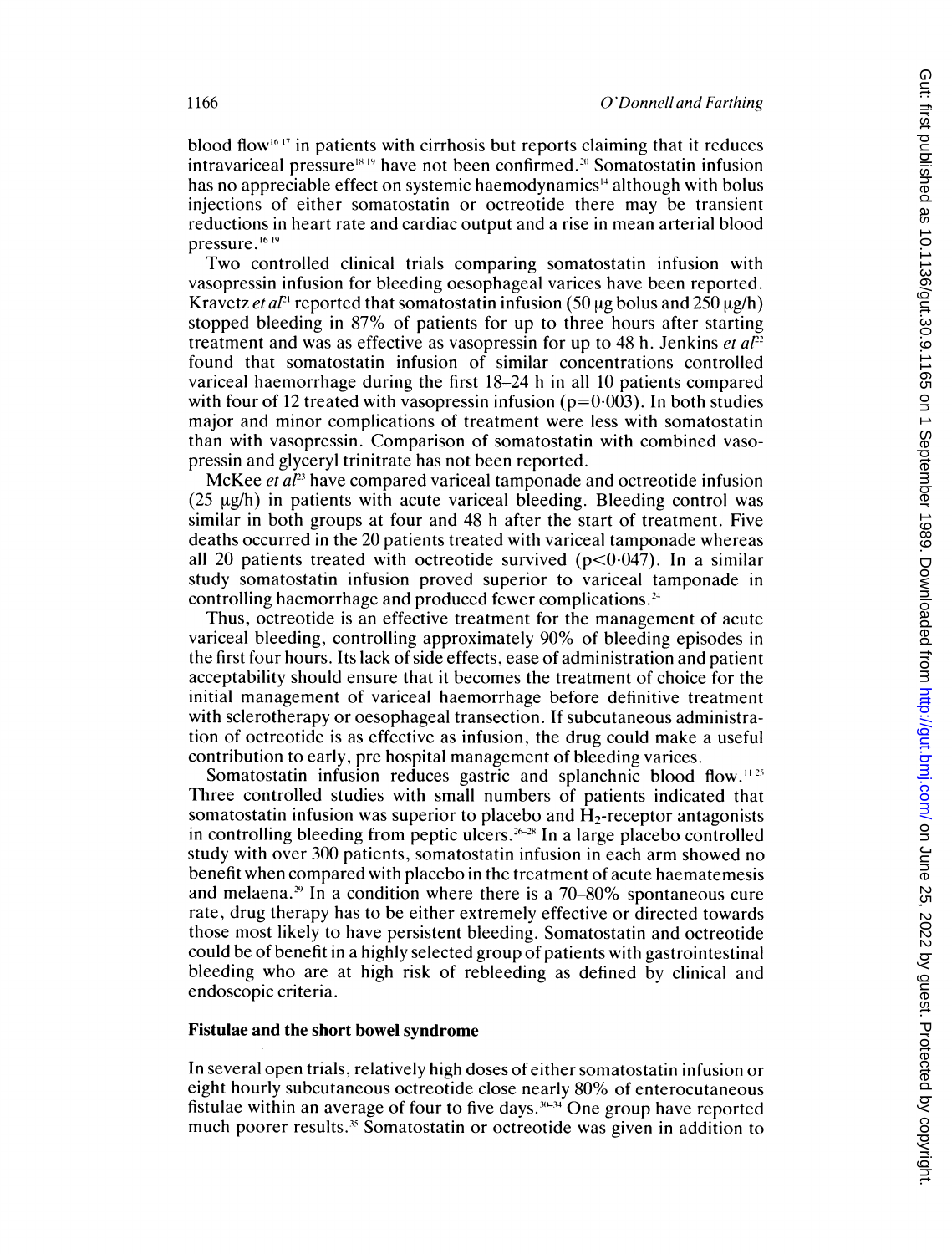conventional treatment with total parenteral nutrition (TPN). Somatostatin and octreotide were least effective in the presence of continuing infection or inflammatory activity, cancer or distal intestinal obstruction. There has been no report of a controlled trial with octreotide in the management of enterocutaneous fistulae so that it is uncertain whether the administration of octreotide with TPN is significantly superior to TPN alone.

Open trials of both somatostatin infusion<sup>3637</sup> and octreotide  $0.1$  mg to  $0.6$ mg per day<sup>38,39</sup> report accelerated closure of approximately  $50-\overline{80\%}$  of pancreatic fistulae occurring after pancreatitis, subtotal pancreatectomy or surgical trauma. Pancreatic duct obstruction, malignancy, or unresolved sepsis should be excluded before starting octreotide.

Octreotide increased water, sodium and calorie absorption in patients with the short bowel syndrome dependent on longterm TPN or parenteral fluid and electrolyte supplementation."' This reduced the daily requirements of parenteral supplementation and was discontinued completely in one patient.<sup>41 42</sup>

#### **Pancreatitis**

Both somatostatin and octreotide prevent the occurrence and reduce the severity of bile induced pancreatitis in an experimental animal model.<sup>4344</sup> Octreotide did not confer benefit in animals with diet induced pancreatitis.49 In open trials in humans somatostatin infusion appeared beneficial in the treatment of acute pancreatitis<sup>4647</sup> but controlled trials although showing a favourable trend have failed to show a clearcut benefit." <sup>49</sup> Future trials will need larger numbers of patients, including those with severe pancreatitis and should incorporate a severity based stratification before randomisation.

Somatostatin infusion may reduce pain, pancreatic swelling and hyperamylasaemia after  $ERCP^{30-52}$  but as severe pancreatitis only occurs in a few patients, it is premature to advocate the routine prophylactic use of octreotide during this procedure.

# Irritable bowel syndrome

An intriguing case report described relief of irritable bowel syndrome (IBS) symptoms in a patient receiving subcutaneous somatostatin for acromegaly.53 The history of irritable bowel predated that of the acromegaly. The patient had received numerous previous treatments for IBS and acromegaly, none of which had produced relief of her symptoms, so a placebo effect was thought unlikely. It was suggested that a deficiency of somatostatin may be involved in the pathogenesis of IBS.

There is a trend towards reduced fasting and peak postprandial plasma concentrations of somatostatin in patients with 'diarrhoea' predominant IBS.94 The pathogenetic significance of this finding remains obscure but therapeutic use of octreotide in the IBS is a tantalising possibility.

## Dumping syndrome

Octreotide and somatostatin have been used in the treatment of the dumping syndrome because of their effects on gastric emptying, intestinal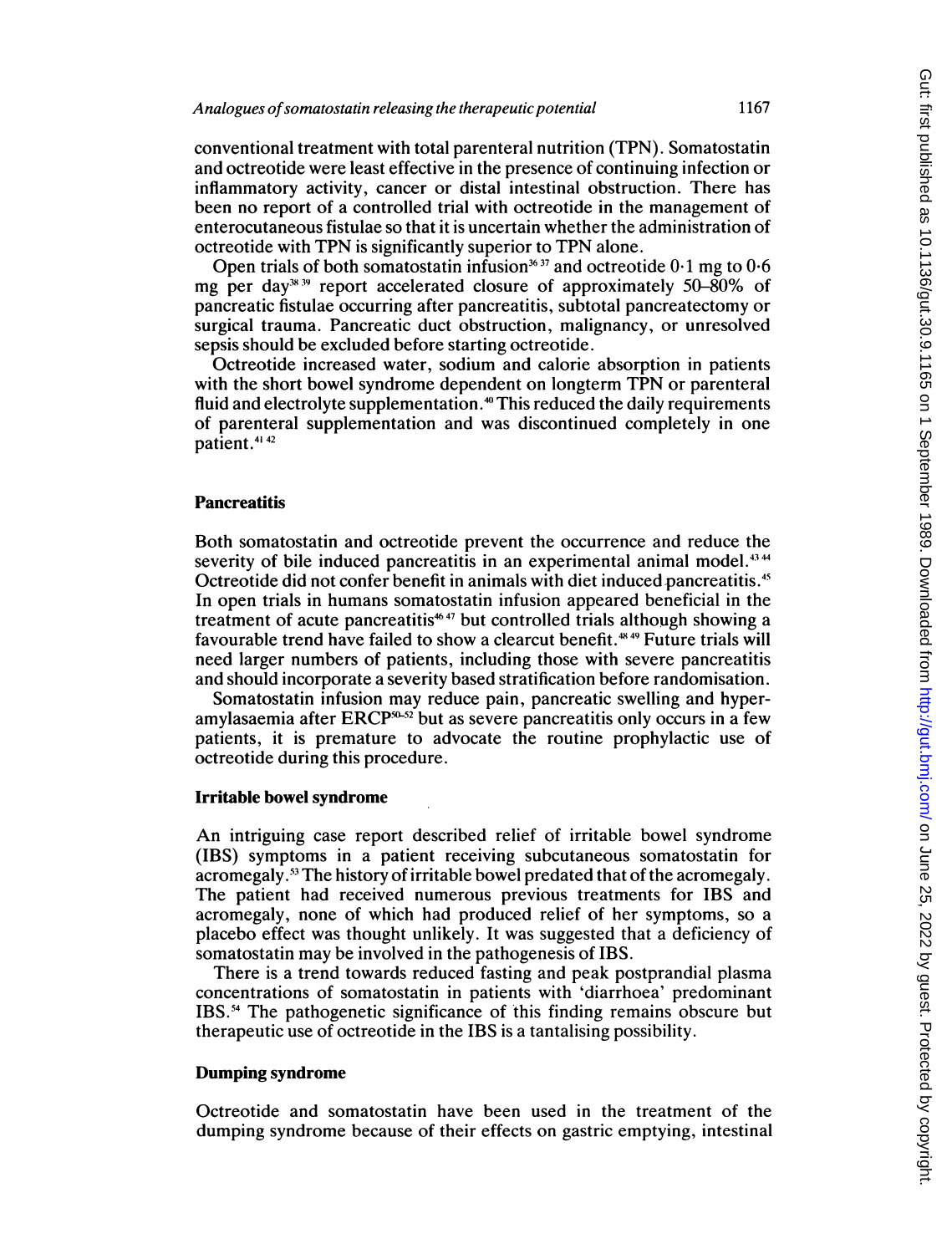secretion and glucose tolerance. With dumping provocation tests both somatostatin and octreotide abolish or reduce early and late dumping symptoms associated with hypovolaemia and hypoglycaemia, respectively.<sup>55-59</sup> Although in the long-term some patients receive benefit from octreotide many others are unable to tolerate the drug because of the occurrence of diarrhoea.<sup>6061</sup> Paradoxical hypoglycaemia has been reported in patients with dumping syndrome after starting octreotide therapy due to suppression of glucagon as well as insulin secretion.

## Gut related endocrine tumours

Somatostatin and octreotide have been used to treat digestive tract associated endocrine tumours such as VIPomas, carcinoid tumours, gastrinomas, insulinomas and glucagonomas. The clinical manifestations of these slow growing neoplasms are due to mass effects of the tumours and metastases and to secretion of biologically active hormones. If the tumours are resectable, surgery is indicated. Chemotherapy with streptozotocin and 5-flurouracil is not only toxic but also has a low tumour response rate.

There have been sporadic individual reports of tumour regression in man $62-64$  and in experimental animals<sup>65 66</sup> but as yet there is no convincing evidence to indicate that octreotide produces clinically important tumour shrinkage. Nevertheless octreotide has produced dramatic symptomatic benefit for many patients by suppressing hormone secretion. Patients with VlPomas and torrential life threatening diarrhoea have had complete remission of their symptoms with octreotide and have been maintained longterm on twice daily subcutaneous injections without complications. $50\%$ 

High doses of subcutaneous octreotide up to  $250 \,\mathrm{\mu g}$  three times a day can be effective in relieving symptoms of the carcinoid syndrome. $\mathbb{S}^{\omega}$  Low doses produce little or no benefit.<sup> $71-73$ </sup> Although producing symptom relief, the effect of octreotide on 5-HIAA secretion from these tumours is variable suggesting that peripheral actions are important in the therapeutic effect.<sup>70</sup> Somatostatin has been used in patients with carcinoid tumours to prevent perioperative hypotension.

In patients with gastrinomas a single subcutaneous injection of octreotide can suppress gastrin secretion for up to  $18 \text{ h.}^{\text{75}}$  Longterm symptomatic improvement in patients with the Zollinger-Ellison syndrome has also been described7` but with the advent of omeprazole there is <sup>a</sup> limited role for octreotide. Benefit from octreotide has been reported in patients with insulinomas<sup> $77\%$ </sup> and glucagonomas<sup>79.80</sup> although this response is not as clearcut as with other tumours.<sup>81 82</sup>

In the longterm management of these endocrine tumours, drug associated side effects are uncommon. Pain at the site of octreotide injection is frequent but generally acceptable. Biochemical glucose intolerance rarely progresses to overt diabetes. Steatorrhoea may occur with high doses. Rebound hypersecretion of tumour hormone may occur with drastic sequelae if octreotide therapy is discontinued<sup>83,84</sup> and paradoxical hypoglycaemia has been described on starting therapy in patients with insulinomas.<sup>85</sup>

### Conclusion

Octreotide has been used therapeutically in a wide spectrum of gastro-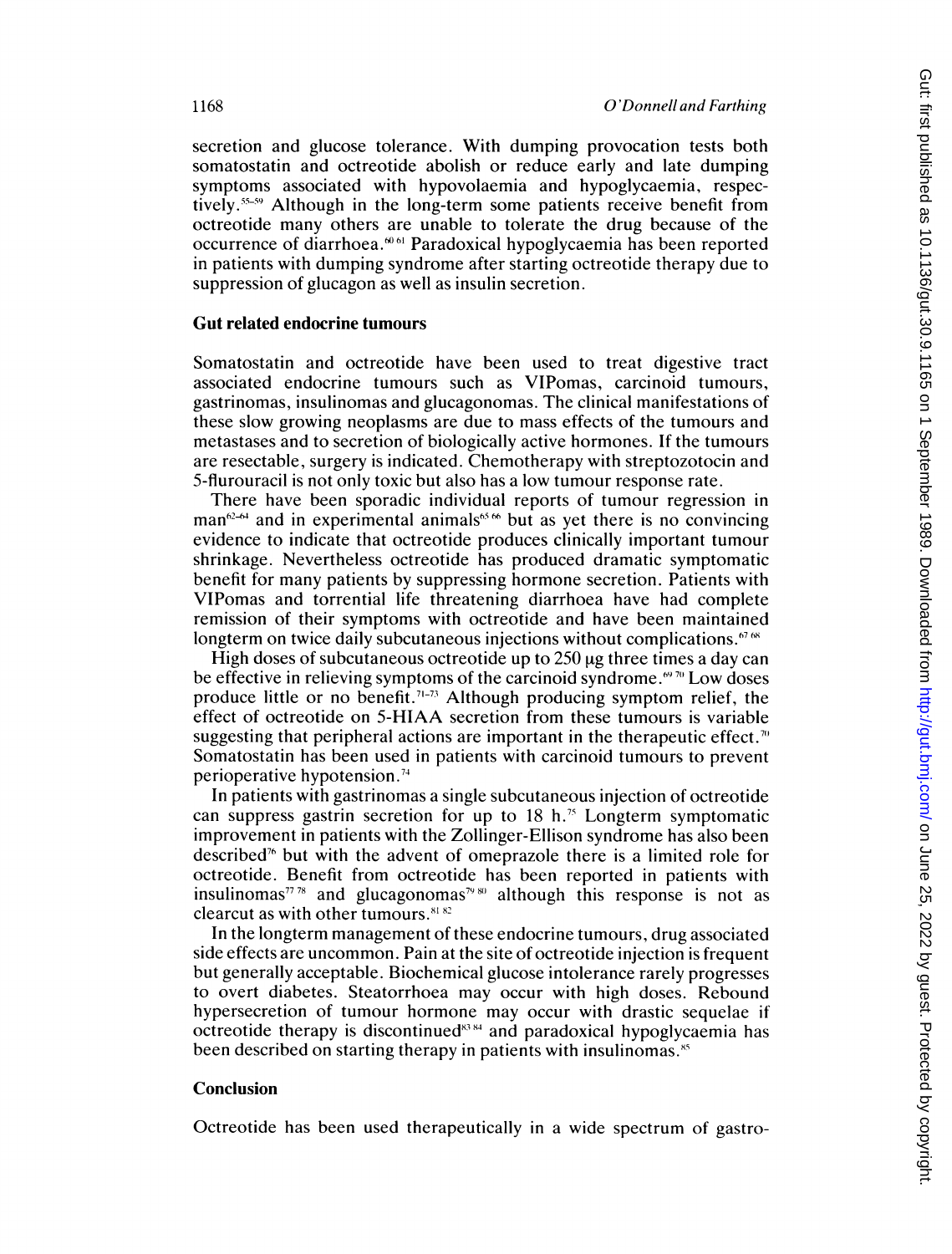intestinal conditions but further work is required before the exact indications for its use are fully defined. It may be of value in patients with bleeding oesophageal varices, enterocutaneous fistulae and gut related endocrine tumours. The possibility that octreotide may benefit irritable bowel patients needs further exploration. The development of an orally active somatostatin analogue is underway and is likely to be of great value.

LUKE J D O'DONNELL AND MICHAEL J G FARTHING

Department of Gastroenterology, St Batholomew's Hospital, London

MJGF is <sup>a</sup> Wellcome Trust Senior Lecturer and gratefully acknowledges financial support by the Wellcome Trust.

#### References

- 1 Brazeau R, Vale W, Burgus R, et al. Hypothalamic polypeptide that inhibits the secretion of immunoreactivc pituitary growth hormone. Science 1973; 173: 77-9.
- 2 Krulich L, Dhariwal APS, McCann SM. Stimulatory and inhibitory effects of purified hypothalamic extracts on growth hormone release from rat pituitary in vitro. *Endocrinology* 1968; 83: 783-90.
- <sup>3</sup> Arimura A, Sato H, Dupont A, Nishi N, Schally AV. Somatostatin: abundancc of immunoreactive hormone in rat stomach and pancreas. Science 1975; 189: 1007-9.
- <sup>4</sup> Mogard MM, Maxwell V, Wong H, Reedy TJ, Sytnik B, Walsh JH. Somatostatin may not be a hormonal messenger of fat-induced inhibition of gastric functions. Gastroenterology 1988; 94: 405-8.
- 5 Dollinger HC, Raptis S, Pfeiffer EF. Effects of somatostatin on exocrinc and endocrine pancreatic function stimulated by intestinal hormones in man. Horm Metab Res 1976; 8: 74-8.
- 6 Fuessl HS, Carolan G, Williams G, Bloom SR. Effect of a long-acting somatostatin analogue (SMS 201–995) on post-prandial gastric emptying of  $\frac{m}{n}$  C-Tin colloid and mouthto-caccum transit time in man. Digestion 1987; 36: 101-7.
- 7 Pointer H, Hengle G, Bayer PM, Flegel U. Somatostatin reduces the rise in plasma triglycerides after a test meal of neutral fat. Scand J Gastroenterol 1976; 11: [Suppl 41]: 51.
- 8 Wahren J, Felig P. Influence of somatostatin on carbohydratc disposal and absorption in diabetes mellitus. Lancet 1976; ii: 1213-6.
- 9 Evenson D, Hanssen KF, Berstrad A. The effect on intestinal calcium absorption of somatostatin in man. Scand J Gastroenterol 1978; 13: 449-51.
- <sup>10</sup> Goldberg DJ, Walesby M, Sherwin RS. Effect of somatostatin on the plasma amino acid response to ingested protein in man. Metabolism 1979; 28: 866-73.
- <sup>11</sup> Price BA, Jaffe BM, Zinner MJ. Effect of exogenous somatostatin infusion on gastrointestinal blood flow and hormones in the conscious dog. Gastroenterology 1985; 88: 80-5.
- 12 Bloom SR, Ralphs DN, Besser GM, et al. Effects of somatostatin on motilin levels and gastric emptying (Abstract). Gut 1975; 16: 834.
- 13 Bauer W, Briner U, Doepfner W, et al. SMS 201-995: A very potent and selective octapeptide analogue of somatostatin with prolonged action. Life Sci 1982; 31: 1133-40.
- <sup>14</sup> Bosch J, Kravetz D, Rodes J. Effects of somatostatin on hepatic and systemic hemodynamics in patients with cirrhosis. Gastroenterology 1981; 80: 518-25.
- <sup>15</sup> Eriksson LS, Law DH, Sato Y, Wahren J. Influence of somatostatin on splanchnic haemodynamics in patients with liver cirrhosis. Clin Physiol 1984; 4: 5-11.
- 16 Mastai R, Bosch J, Navasa M, et al. Effect of continuous infusion and bolus injection of somatostatin on azygos blood flow and hepatic and systemic haemodynamics in patients with portal hypertension. J Hepatol 1986; 3: [suppl 1]: S53.
- <sup>17</sup> Bosch J, Mastai R, Kravetz D, Bruix J, Rigau J, Rodes J. Measurement of azygos venous blood flow in the evaluation of portal hypertension in paticnts with cirrhosis of the liver. J Hepatol 1985; 1: 125-39.
- <sup>18</sup> Clements D, Rhodes JM, Elias E. Effect of somatostatin on oesophageal variceal pressure assessed by direct measurement. J Hepatol 1986; 2: 262-6.
- <sup>19</sup> Jenkins SA, Baxter JN, Corbett WA, Shield R. Effects of <sup>a</sup> somatostatin analogue SMS 201–995 on hepatic haemodynamics in the pig and on intravariceal pressure in man. Br  $J$ Surg 1985; 72: 1009-12.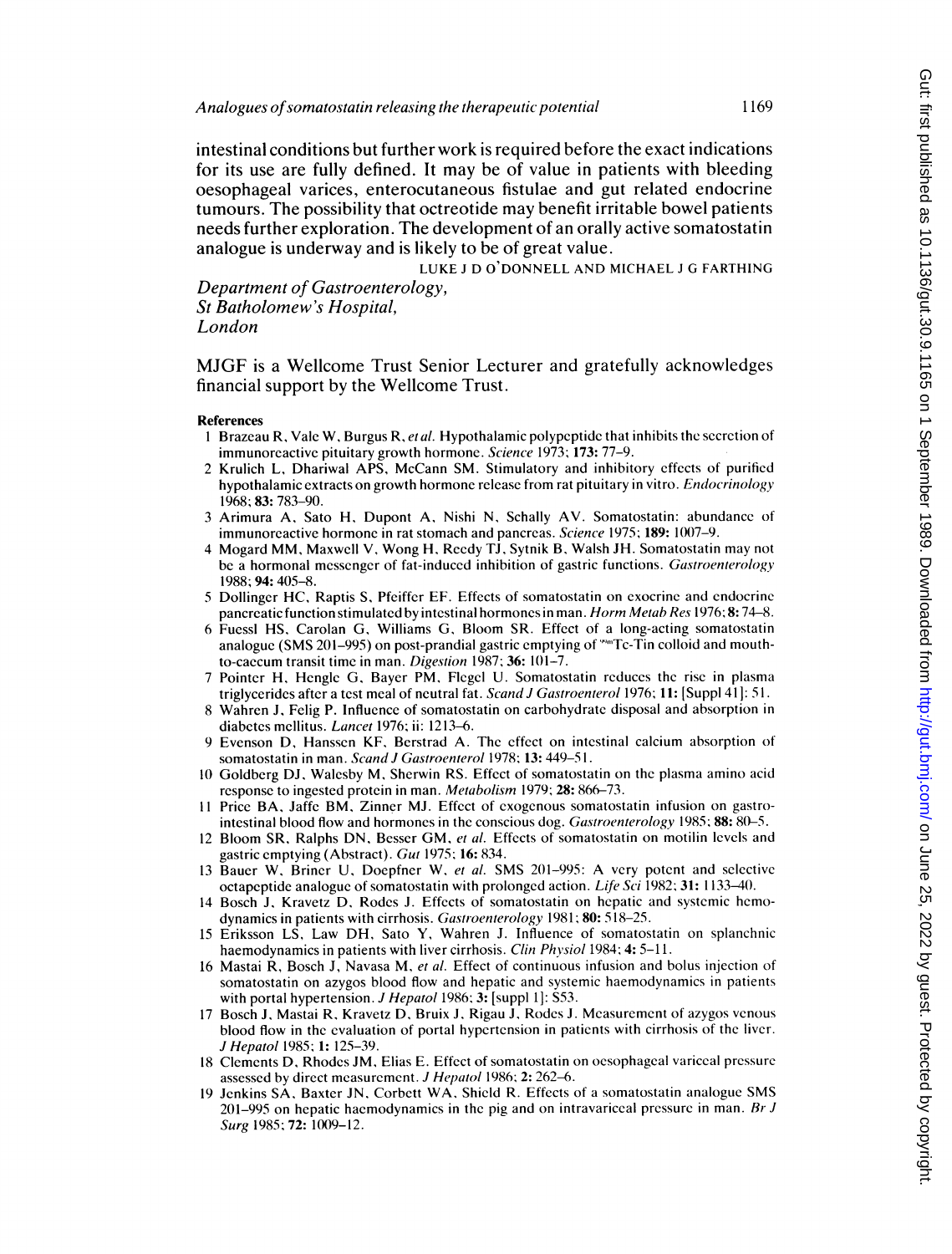- 20 Kleber G, Saucrbruch T, Fischer G, Paumgartner G. Somatostatin does not reducc oesophageal variceal pressure in liver cirrhotics. Gut 1988; 29: 153-6.
- 21 Kravetz D, Bosch J, Teres J, Bruix J, Rimola A, Rodes J. Comparison of intravenous somatostatin and vasopressin infusions in treatment of acute variceal haemorrhage. Hepatology 1984; 4: 442-6.
- 22 Jenkins SA, Baxter JN, Corbett W, Devitt P, WareJ, Shields R. A prospectivc randomized controlled clinical trial comparing somatostatin and vasoprcssin in controlling acute variceal bleeding. *Br Med J* 1985; **290:** 275–8.
- 23 McKee RF, Garden OJ, Anderson JR, Carter DC. A long acting somatostatin analogue in the management of bleeding from oesophageal varices. (Communication to the Association of Surgeons of Great Britain and Ireland, 1989). (In press).
- 24 Avgerinos A, Klonis C, Rekoumis G, Gouma P, Papadimitriou N. Controlled trial of somatostatin and balloon tamponade in bleeding esophageal varices. [Abstract] Gastroenterology 1989; 96: A18.
- 25 Sonnenberg A, West C. Somatostatin reduces gastric blood flow in normal subjects but not in patients with cirrhosis of the liver. Gut 1983; 24: 148-53.
- 26 Corragio F, Scarpato P, Spina M, Lombardi S. Somatostatin and ranitidinc in the control of iatrogenic haemorrhage of the upper gastrointestinal tract. *Br Med J* 1984; **289:** 224.
- 27 Kayasseh L, Gyr K, Keller U, Stalder GA, Wall M. Somatostatin and cimetidine in pcpticulcer haemorrhage. Lancet 1980; i: 844-6.
- 28 Magnusson 1, Ihre T, Johansson C, Seligson U, Torngren S, Uvnas-Moberg K. Randomized double blind trial of somatostatin in the treatment of massive upper gastrointestinal haemorrhage. Gut 1985; 26: 221-6.
- 29 Somerville KW, Davics JG, Hawkey CJ, Henry DA, Hine KR, Langman MJS. Somatostatin in the treatment of haematemesis and melaena. Lancet 1985; i: 130-2.
- 30 Di Costanzo J, Cano N, Martin J. Somatostatin in persistent gastrointestinal fistula treated by total parenteral nutrition. Lancet 1982; ii: 338-9.
- 31 Hild P, Dobroschkc J, Henneking K, Rieck B. Treatment of enterocutancous fistulas with somatostatin. Lancet 1986; ii: 626.
- 32 Geerdsen JP, Pedersen VM, Kjaergard H. Small bowel fistulas treated with somatostatin: preliminary results. Surgery 1986; 100: 811-4.
- 33 Nubiola-Calonge P, Badia JM, Sancho J, Gil MJ, Segura M, Sitges-Serra A. Blind evaluation of the effect of octreotide (SMS 201-995), a somatostatin analogue, on small bowel fistula output. Lancet 1987; ii: 672-4.
- 34 Di Costanzo J, Cano N, Martin J, *et al.* Treatment of external gastrointestinal fistulas by a combination of total parenteral nutrition and somatostatin. JPEN 1987; 11: 465-70.
- 35 Kingsnorth AN, Moss JG, Small WP. Failure of somatostatin to accelerate closure of enterocutaneous fistulae in patients receiving total parenteral nutrition. Lancet 1986; i: 1271.
- 36 Myren CJ, Wara P, Christensen JB. Somatostatin in the treatment of persisting pancreatic fistula - a report of two cases. Ann Chir Gynaecol 1986; 75: 295-7.
- 37 Hild P, Dobroschke J, Henneking K. Behandlung enterokutaner fisteln mit somatostatin. Klinikarzt 1986; 15: 24-9.
- 38 Prinz RA, Pickleman J, Hoffman JP. Treatment of pancreatic cutaneous fistulas with a somatostatin analog. Am J Surg 1988; 155: 36-42.
- 39 Hcij HA, Bruining HA, Verschoor L. A comparison of the cffects of two somatostatin analogues in a patient with an external pancreatic fistula. *Pancreas* 1986; 1: 188–90.
- 40 Rodrigues CA, Lennard-Jones JE, Thompson DG, Farthing MJG. The effects of octreotide, soy polysaccharide, codeine and loperamide on nutrient, fluid and electrolyte absorption in the short bowel syndrome. Ailment Pharmacol Therap 1989; 3: 159-69.
- <sup>41</sup> Williams NS, Cooper JC, Axon ATR, King RFGJ, Baker M. Use of a long acting somatostatin analogue in controlling life threatening ilcostomy diarrhoea. Br Med J 1984; 289: 1027-8.
- <sup>42</sup> Nightingale JMD, Walker ER, Burnham WR, Farthing MJG, Lennard Jones JE. Docs a somatostatin analogue (octreotide) reduce the need for parenteral fluids in patients with a short bowel? [Abstract] Gut 1988; 29: A1434-5.
- 43 Baxter JM, Jenkins SA, Day DW, et al. Effects of somatostatin and a long-acting somatostatin analogue on the prevention and treatment of experimcntally induced acute pancreatitis in the rat. *Br J Surg* 1985; **72:** 382–5.
- 44 Schwedes U, Althoff PH, Klempa I, et al. Effect of somatostatin on bile-induced acute hemorrhagic pancreatitis in the dog. Horm Metab Res 1979; 11: 655-61.
- 45 Altimari AF, Sandberg L, Prinz RA. Comparison of a long-acting somatostatin analoguc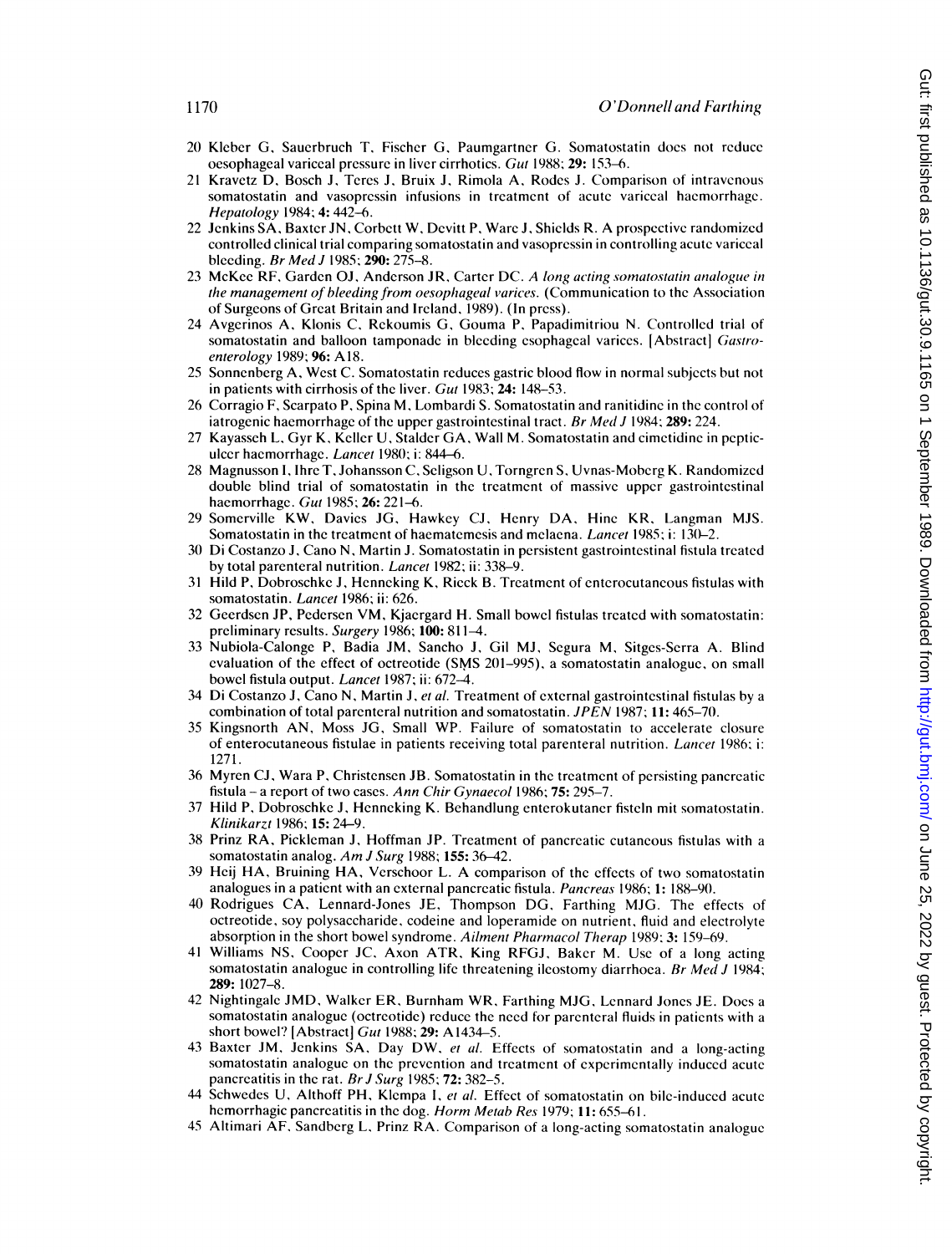and trasylol for treatment of experimental pancreatitis. Can J Physiol Pharmacol 1986; 64: [suppl]; 72.

- 46 Limberg B, Kommerell B. Treatment of acute pancreatitis with somatostatin. N Engl J Med 1980; 303: 284.
- 47 Usdel KH, Schwedes U, Wdowinski J, et al. Untersuchungen zum kurativen effekt von somatostatin bei der akuten pankreatitis. Verh Dtsch Ges Inn Med 1979; 85: 591.
- 48 Usadel KH, Uberla KK, Leuschner U. Treatment of acute pancreatitis with somatostatin: Results of the multicentre double blind trial (APTS-study). Dig Dis Sci 1985; 30: 992.
- <sup>49</sup> Choi TK, Mok F, Zhan WH, Fan ST, Lai ESC, Wong J. Somatostatin in the treatment of acute pancreatitis: a prospective randomized controlled trial. Gut 1989; 30: 223-7.
- <sup>50</sup> Tamas G, Tulassay Z, Papp J, et al. Effect of somatostatin on the pancreatitis-like biochemical changes due to endoscopic pancreatography: preliminary report. Metabolism 1978; 27: [suppl]: 1333-6.
- 51 Bordas JM, Toledo V, Mondelo F, Rodes J. Prevention of pancreatic reactions by bolus somatostatin administration in patients undergoing endoscopic retrograde cholangiopancreatography and endoscopic sphincterotomy. Horm Res 1988; 29: 106-8.
- 52 Cicero GF, Laugier R, Sahel J, Manganaro M, Sarles H. Effects of somatostatin on clinical biochemical and morphological changes following ERCP. Ital J Gastroenterol 1985; 17: 265-8.
- 53 Talley NJ, Turner I, Middleton WRJ. Somatostatin and symptomatic relief of irritable bowel syndrome. Lancet 1987; ii: 1144.
- 54 O'Donnell LID, Watson AJM, Cameron D, Davidson K. Wass JAH, Farthing MJG. Plasma somatostatin (SMS) concentrations in the irritable bowel syndrome (IBS) [Abstract] Gut 1989; 30: A714.
- 55 Long RG, Adrian TE, Bloom SR. Somatostatin and the dumping syndrome. Br Med J 1985; 290: 886-8.
- 56 Reasbeck PG, Van Rij AM. The effect of somatostatin on dumping after gastric surgery: <sup>a</sup> preliminary report. Surgery 1986; 99: 462-8.
- 57 Primrose JN, Johnston D, Shaw C, Buchanan KD. Somatostatin analogue SMS 201-995 in the dumping syndrome effect on packed cell volume (PCV) blood glucose (BG) and plasma GI peptides. [Abstract] Gut 1987; 28: A1396.
- 58 Hopman WP, Wolberink RG, Lamers CB, Van Tongeren JH. Treatment of the dumping syndrome with the somatostatin analogue SMS 201-995. Ann Surg 1988; 207: 155-9.
- 59 Tulassay Z, Tulassay T, Tamas G. Benefit of somatostatin in dumping syndrome. Surgery 1988; 103: 130-1.
- 60 Santangelo WC, Dueno MI, Pike I, Estes BL, Krejs GJ. Clinical efficacy of the somatostatin analog 201-995 in the post-gastrectomy dumping syndrome. Gastroenterology 1987; 92: 1613.
- 61 Primrose JN, Bramley P, Johnston D. The use of octreotide (SMS 201-995) in the treatment of intractable dumping after vagotomy or gastrectomy [Abstract] Gastroenterology 1988; 94: A360.
- 62 Kraenzlin ME, Ch'ng JC, Wood SM, Bloom SR. Can inhibition of hormone secretion be associated with endocrine tumour shrinkage? Lancet 1983; ii: 1501.
- 63 Clements D, Elias E. Regression of metastatic vipoma with somatostatin analogue SMS 201-995. Lancet 1985; i: 874-5.
- 64 Santangelo WC, O'Dorisio TM, Kim JG, Severino G, Krejs GJ. VIPoma syndrome: effect of a synthetic somatostatin analogue. Scand J Gastroenterol 1986; 21: [suppl 119]: 187-90.
- 65 Redding TW, Schally AV. Inhibition of growth of the transplantable rat chondrosarcoma by analogs of hypothalamic hormones. Proc Natl Acad Sci USA 1983; 80: 1078-82.
- <sup>66</sup> Reubi JC. A somatostatin analogue inhibits chondrosarcoma and insulinoma tumour growth. Acta Endocrinol (Copenh) 1985; 109: 108-14.
- 67 Ch'ng JL, Anderson JV, Williams SJ, Carr DH, Bloom SR. Rcmission of symptoms during long term treatment of metastatic pancreatic endocrine tumours with long acting somatostatin analogue. Br Med J 1986; 292: 981-2.
- 68 Maton PN, O'Dorisio TM, O'Dorisio MS, et al. Successful treatment of pancreatic cholera with the long-acting somatostatin analogue SMS 201-995. Scand J Gastroenterol 1986; 21: 181-6.
- 69 Kvols LK, Moertel CG, O'Connell MJ, Schutt AJ, Rubin J, Hahn RG. Treatment of malignant carcinoid syndrome: evaluation of a long-acting somatostatin analogue. N Engl J Med 1986; 315: 663-6.
- 70 Levi S, Ellis M, Leung E, Adam E, Calam J, Hodgson H. Long-acting somatostatin in carcinoid syndrome. [Abstract] Gut 1988; 29: A714.